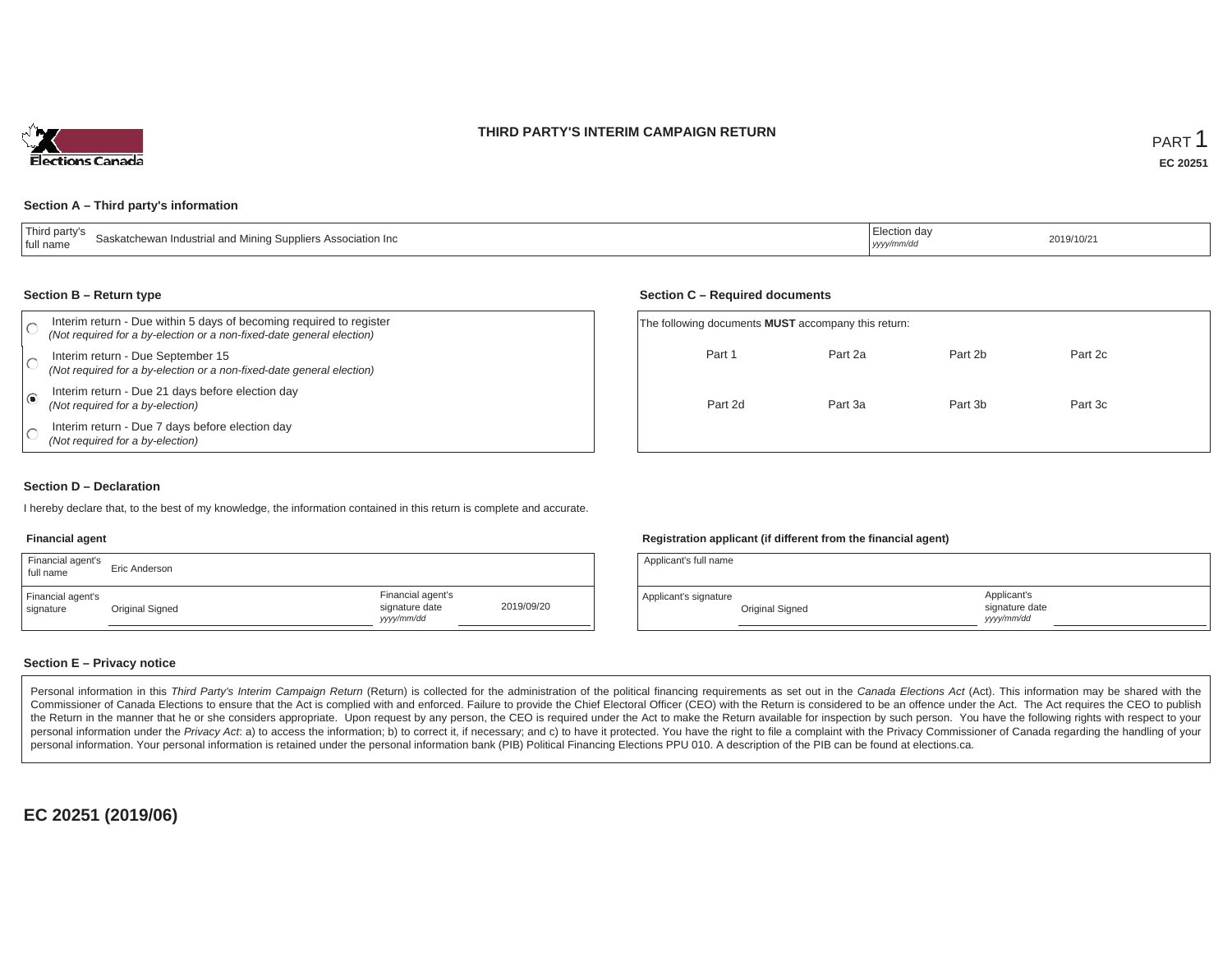

## **THIRD PARTY'S INTERIM CAMPAIGN RETURN THIRD PARTY'S INTERIM CAMPAIGN RETURN<br>Statement of monetary contributions received PART 2a**

**EC 20251**

| No. | Full name | <b>Street</b><br>no. | <b>Street</b> | Apt. | City | Prov./<br>Terr. | Postal<br>code | Date<br>received<br>yyyy/mm/dd                                                    | Individual | Business /<br>Commercial<br>organization | Government | Trade union | Corporation<br>without share<br>capital | Unincorporated<br>organization or<br>association |
|-----|-----------|----------------------|---------------|------|------|-----------------|----------------|-----------------------------------------------------------------------------------|------------|------------------------------------------|------------|-------------|-----------------------------------------|--------------------------------------------------|
|     |           |                      |               |      |      |                 |                |                                                                                   | \$         | $\mathsf{s}$                             | \$         | \$          | \$                                      | \$                                               |
|     |           |                      |               |      |      |                 |                |                                                                                   |            |                                          |            |             |                                         |                                                  |
|     |           |                      |               |      |      |                 |                |                                                                                   |            |                                          |            |             |                                         |                                                  |
|     |           |                      |               |      |      |                 |                |                                                                                   |            |                                          |            |             |                                         |                                                  |
|     |           |                      |               |      |      |                 |                |                                                                                   |            |                                          |            |             |                                         |                                                  |
|     |           |                      |               |      |      |                 |                |                                                                                   |            |                                          |            |             |                                         |                                                  |
|     |           |                      |               |      |      |                 |                |                                                                                   |            |                                          |            |             |                                         |                                                  |
|     |           |                      |               |      |      |                 |                |                                                                                   |            |                                          |            |             |                                         |                                                  |
|     |           |                      |               |      |      |                 |                |                                                                                   |            |                                          |            |             |                                         |                                                  |
|     |           |                      |               |      |      |                 |                |                                                                                   |            |                                          |            |             |                                         |                                                  |
|     |           |                      |               |      |      |                 |                |                                                                                   |            |                                          |            |             |                                         |                                                  |
|     |           |                      |               |      |      |                 |                |                                                                                   |            |                                          |            |             |                                         |                                                  |
|     |           |                      |               |      |      |                 |                |                                                                                   |            |                                          |            |             |                                         |                                                  |
|     |           |                      |               |      |      |                 |                |                                                                                   |            |                                          |            |             |                                         |                                                  |
|     |           |                      |               |      |      |                 |                |                                                                                   |            |                                          |            |             |                                         |                                                  |
|     |           |                      |               |      |      |                 |                | Totals carried forward from previous page \$                                      |            |                                          |            |             |                                         |                                                  |
|     |           |                      |               |      |      |                 |                | Total amount of monetary contributions by contributors who gave over \$200 (A)    |            |                                          |            |             |                                         |                                                  |
|     |           |                      |               |      |      |                 |                | Number of contributors who gave over \$200                                        |            |                                          |            |             |                                         |                                                  |
|     |           |                      |               |      |      |                 |                | Total amount of monetary contributions by contributors who gave \$200 or less (B) |            |                                          |            |             |                                         |                                                  |
|     |           |                      |               |      |      |                 |                | Number of contributors who gave \$200 or less                                     |            |                                          |            |             |                                         |                                                  |
|     |           |                      |               |      |      |                 |                | Total amount of all monetary contributions (A+B)                                  |            |                                          |            |             |                                         |                                                  |
|     |           |                      |               |      |      |                 |                | Number of contributors who gave monetary contributions                            |            |                                          |            |             |                                         |                                                  |

| Third<br>' part∨ | Saskatchewan Industrial and Mining Suppliers Association Inc | Election da <sup>,</sup><br>2019/10/21<br>yyyymm/ar | Page<br>$\cdots$ |
|------------------|--------------------------------------------------------------|-----------------------------------------------------|------------------|
|------------------|--------------------------------------------------------------|-----------------------------------------------------|------------------|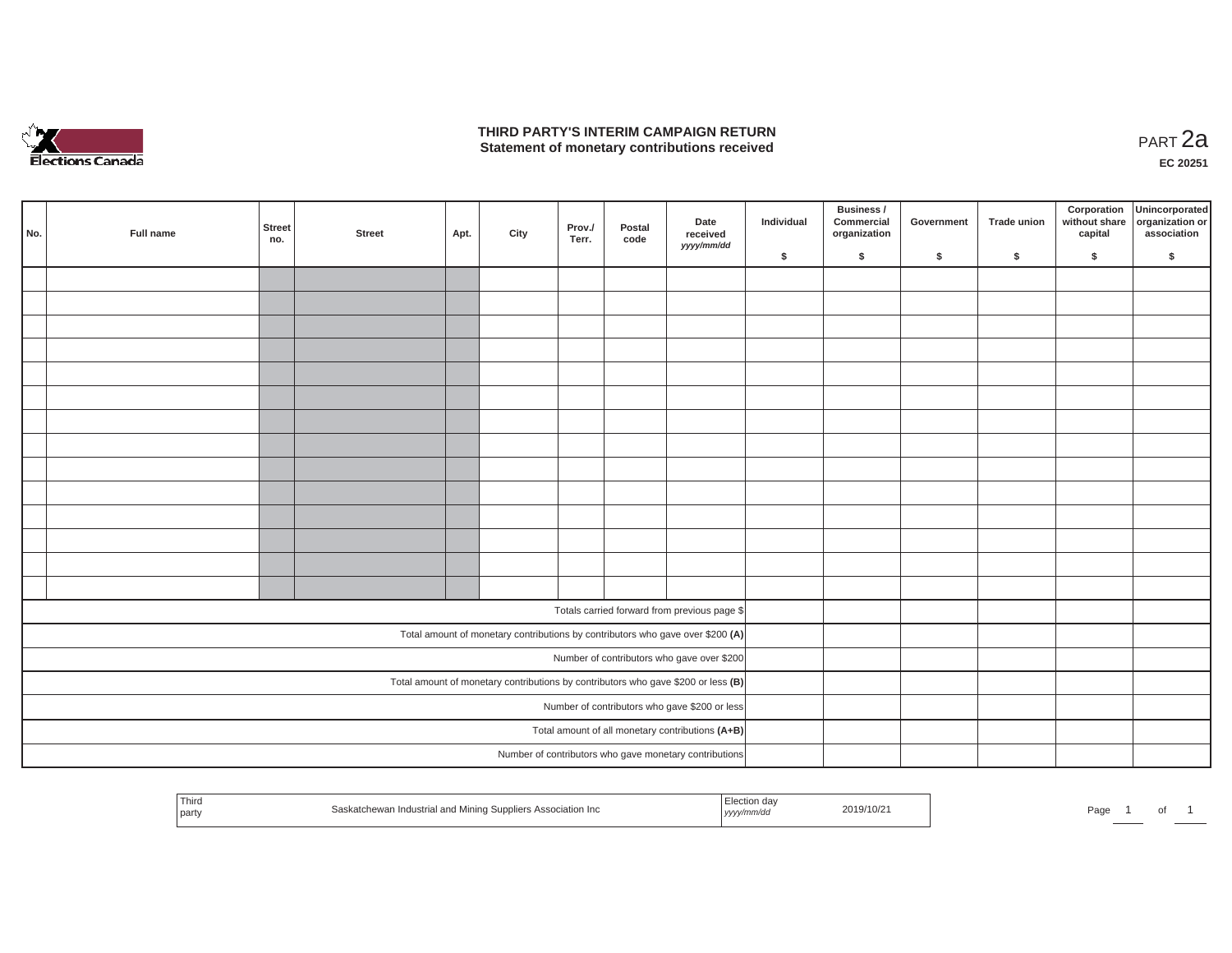

## **THIRD PARTY'S INTERIM CAMPAIGN RETURN**  THIRD PARTY'S INTERIM CAMPAIGN RETURN<br>Statement of non-monetary contributions received<br>**PART 2**b

**EC 20251**

|  | No. | Full name | Street<br>no. | <b>Street</b> | Apt. | City | Prov./<br>Terr. | Postal<br>code | Date<br>received<br>yyyy/mm/dd                                                        | Individual | Business /<br>Commercial<br>organization | Government | Trade union | Corporation<br>capital | Unincorporated<br>without share organization or<br>association |
|--|-----|-----------|---------------|---------------|------|------|-----------------|----------------|---------------------------------------------------------------------------------------|------------|------------------------------------------|------------|-------------|------------------------|----------------------------------------------------------------|
|  |     |           |               |               |      |      |                 |                |                                                                                       | \$         | $\mathsf{s}$                             | \$         | $\sqrt{2}$  | \$                     | \$                                                             |
|  |     |           |               |               |      |      |                 |                |                                                                                       |            |                                          |            |             |                        |                                                                |
|  |     |           |               |               |      |      |                 |                |                                                                                       |            |                                          |            |             |                        |                                                                |
|  |     |           |               |               |      |      |                 |                |                                                                                       |            |                                          |            |             |                        |                                                                |
|  |     |           |               |               |      |      |                 |                |                                                                                       |            |                                          |            |             |                        |                                                                |
|  |     |           |               |               |      |      |                 |                |                                                                                       |            |                                          |            |             |                        |                                                                |
|  |     |           |               |               |      |      |                 |                |                                                                                       |            |                                          |            |             |                        |                                                                |
|  |     |           |               |               |      |      |                 |                |                                                                                       |            |                                          |            |             |                        |                                                                |
|  |     |           |               |               |      |      |                 |                |                                                                                       |            |                                          |            |             |                        |                                                                |
|  |     |           |               |               |      |      |                 |                |                                                                                       |            |                                          |            |             |                        |                                                                |
|  |     |           |               |               |      |      |                 |                |                                                                                       |            |                                          |            |             |                        |                                                                |
|  |     |           |               |               |      |      |                 |                |                                                                                       |            |                                          |            |             |                        |                                                                |
|  |     |           |               |               |      |      |                 |                |                                                                                       |            |                                          |            |             |                        |                                                                |
|  |     |           |               |               |      |      |                 |                |                                                                                       |            |                                          |            |             |                        |                                                                |
|  |     |           |               |               |      |      |                 |                |                                                                                       |            |                                          |            |             |                        |                                                                |
|  |     |           |               |               |      |      |                 |                |                                                                                       |            |                                          |            |             |                        |                                                                |
|  |     |           |               |               |      |      |                 |                | Totals carried forward from previous page \$                                          |            |                                          |            |             |                        |                                                                |
|  |     |           |               |               |      |      |                 |                | Total amount of non-monetary contributions by contributors who gave over \$200 (A)    |            |                                          |            |             |                        |                                                                |
|  |     |           |               |               |      |      |                 |                | Number of contributors who gave over \$200                                            |            |                                          |            |             |                        |                                                                |
|  |     |           |               |               |      |      |                 |                | Total amount of non-monetary contributions by contributors who gave \$200 or less (B) |            |                                          |            |             |                        |                                                                |
|  |     |           |               |               |      |      |                 |                | Number of contributors who gave \$200 or less                                         |            |                                          |            |             |                        |                                                                |
|  |     |           |               |               |      |      |                 |                | Total amount of all non-monetary contributions (A+B)                                  |            |                                          |            |             |                        |                                                                |
|  |     |           |               |               |      |      |                 |                | Number of contributors who gave non-monetary contributions                            |            |                                          |            |             |                        |                                                                |
|  |     |           |               |               |      |      |                 |                |                                                                                       |            |                                          |            |             |                        |                                                                |

| $- \cdot$<br>l hird<br>d Mining Suppliers Association Inc<br>⊰aek<br>il and<br>party | ' " III Ос.<br>2019/10/2<br>נ <i>ציצ</i> ון | Pag<br>. |
|--------------------------------------------------------------------------------------|---------------------------------------------|----------|
|--------------------------------------------------------------------------------------|---------------------------------------------|----------|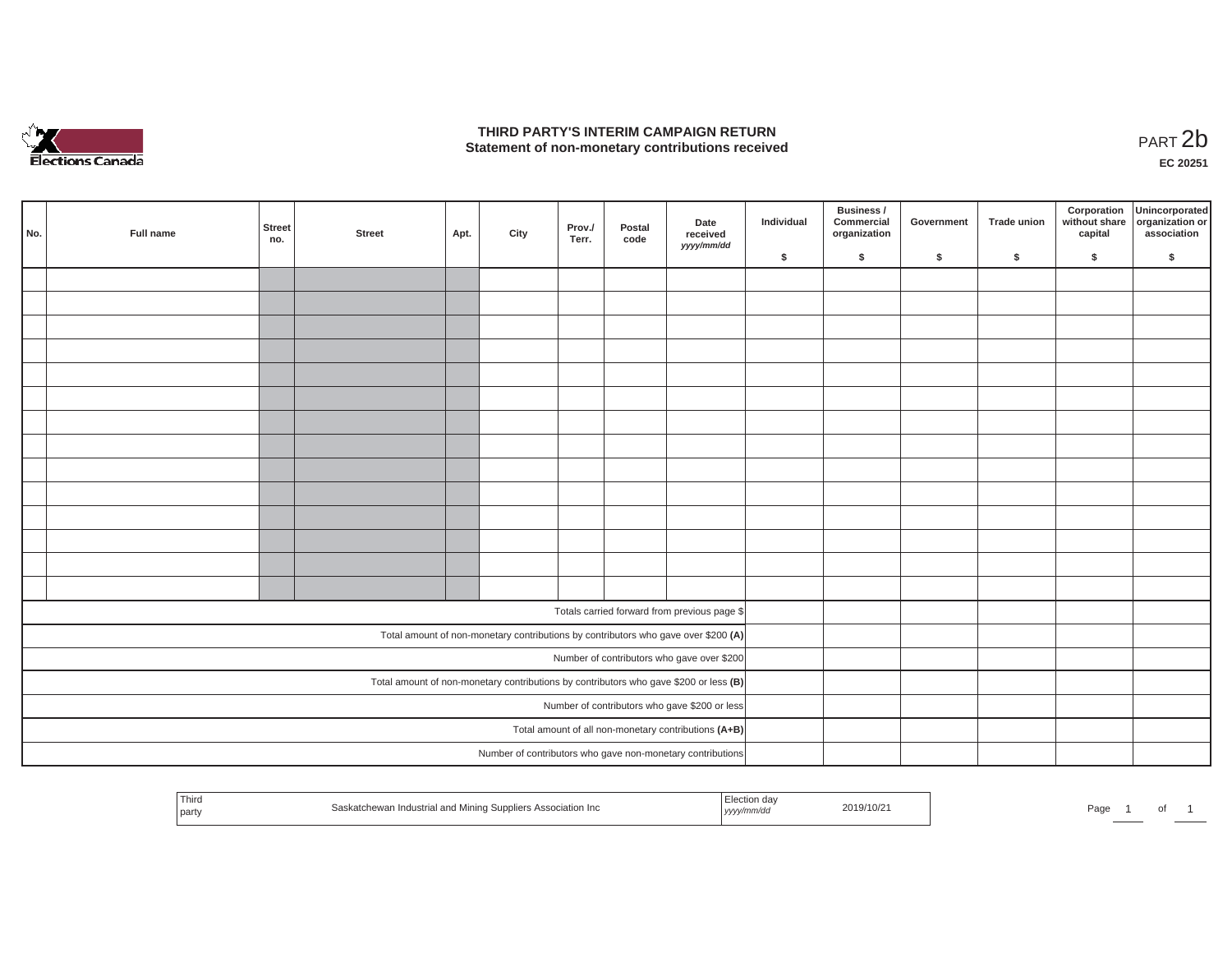

## **THIRD PARTY'S INTERIM CAMPAIGN RETURN**  RD PARTY'S INTERIM CAMPAIGN RETURN<br>Statement of operating loans received **PART 2c**

**EC 20251**

| No. | Full name | Street<br>no. | <b>Street</b> | Apt. | City | Prov./<br>Terr. | Postal<br>code | Date<br>received<br>yyyy/mm/dd                                  | Individual | <b>Business /</b><br>Commercial<br>organization | Government | Trade union | Corporation<br>capital | Unincorporated<br>without share organization or<br>association |
|-----|-----------|---------------|---------------|------|------|-----------------|----------------|-----------------------------------------------------------------|------------|-------------------------------------------------|------------|-------------|------------------------|----------------------------------------------------------------|
|     |           |               |               |      |      |                 |                |                                                                 | \$         | \$                                              | \$         | \$          | \$                     | \$                                                             |
|     |           |               |               |      |      |                 |                |                                                                 |            |                                                 |            |             |                        |                                                                |
|     |           |               |               |      |      |                 |                |                                                                 |            |                                                 |            |             |                        |                                                                |
|     |           |               |               |      |      |                 |                |                                                                 |            |                                                 |            |             |                        |                                                                |
|     |           |               |               |      |      |                 |                |                                                                 |            |                                                 |            |             |                        |                                                                |
|     |           |               |               |      |      |                 |                |                                                                 |            |                                                 |            |             |                        |                                                                |
|     |           |               |               |      |      |                 |                |                                                                 |            |                                                 |            |             |                        |                                                                |
|     |           |               |               |      |      |                 |                |                                                                 |            |                                                 |            |             |                        |                                                                |
|     |           |               |               |      |      |                 |                |                                                                 |            |                                                 |            |             |                        |                                                                |
|     |           |               |               |      |      |                 |                |                                                                 |            |                                                 |            |             |                        |                                                                |
|     |           |               |               |      |      |                 |                |                                                                 |            |                                                 |            |             |                        |                                                                |
|     |           |               |               |      |      |                 |                |                                                                 |            |                                                 |            |             |                        |                                                                |
|     |           |               |               |      |      |                 |                |                                                                 |            |                                                 |            |             |                        |                                                                |
|     |           |               |               |      |      |                 |                |                                                                 |            |                                                 |            |             |                        |                                                                |
|     |           |               |               |      |      |                 |                |                                                                 |            |                                                 |            |             |                        |                                                                |
|     |           |               |               |      |      |                 |                |                                                                 |            |                                                 |            |             |                        |                                                                |
|     |           |               |               |      |      |                 |                | Totals carried forward from previous page \$                    |            |                                                 |            |             |                        |                                                                |
|     |           |               |               |      |      |                 |                | Total amount of loans by lenders who provided over \$200 (A)    |            |                                                 |            |             |                        |                                                                |
|     |           |               |               |      |      |                 |                | Number of lenders who provided over \$200                       |            |                                                 |            |             |                        |                                                                |
|     |           |               |               |      |      |                 |                | Total amount of loans by lenders who provided \$200 or less (B) |            |                                                 |            |             |                        |                                                                |
|     |           |               |               |      |      |                 |                | Number of lenders who provided \$200 or less                    |            |                                                 |            |             |                        |                                                                |
|     |           |               |               |      |      |                 |                | Total amount of all loans (A+B)                                 |            |                                                 |            |             |                        |                                                                |
|     |           |               |               |      |      |                 |                | Number of all lenders who provided loans                        |            |                                                 |            |             |                        |                                                                |
|     |           |               |               |      |      |                 |                |                                                                 |            |                                                 |            |             |                        |                                                                |

| Third<br>party | Saskatchewan Industrial and Mining Suppliers Association Inc | , yyyy/mm/dd | 2019/10/2 | Page |  |
|----------------|--------------------------------------------------------------|--------------|-----------|------|--|
|                |                                                              |              |           |      |  |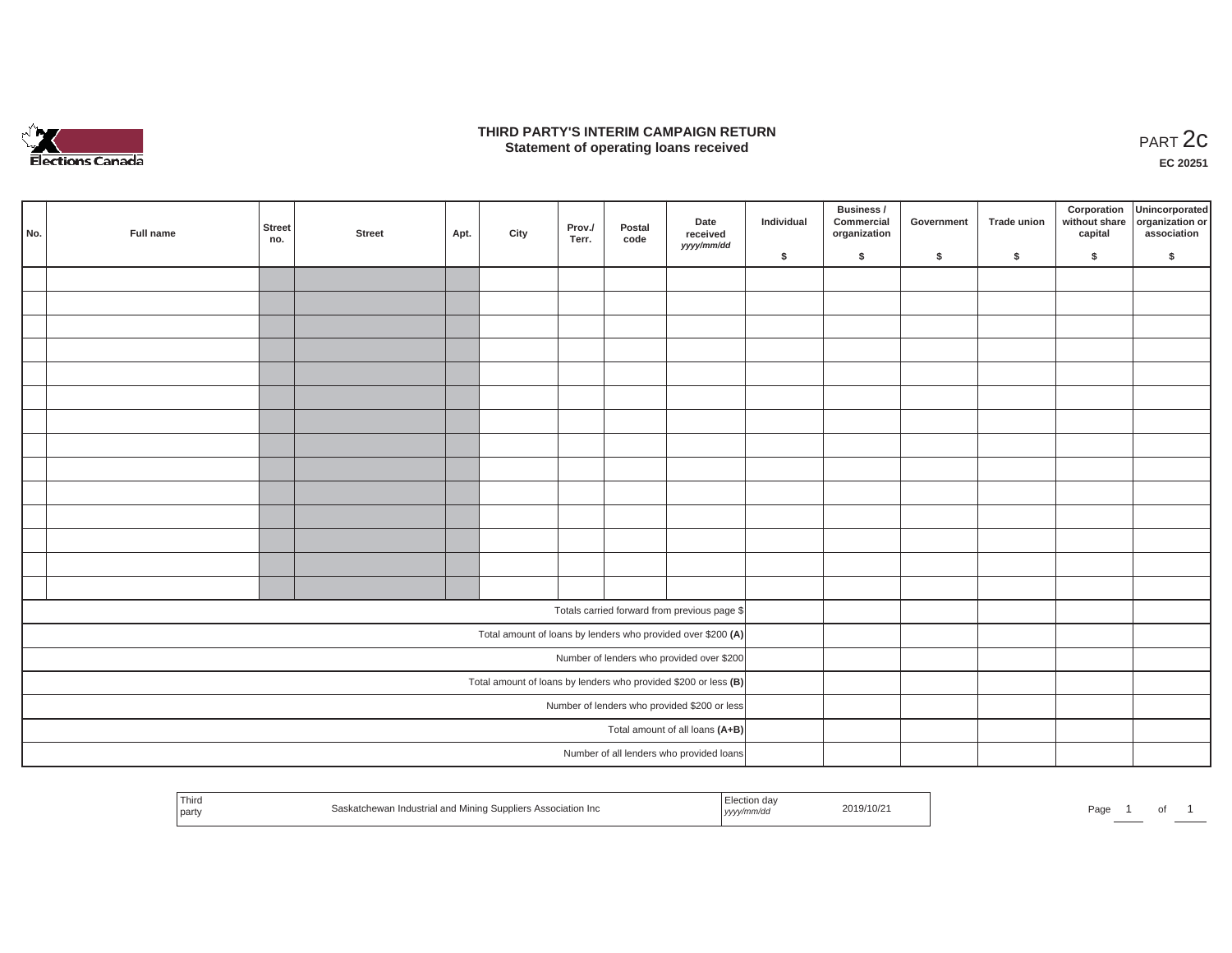

## **THIRD PARTY'S INTERIM CAMPAIGN RETURN SUMMARY STATE SUMMARY OF A SUMMARY OF A SUMMARY OF A SUMMARY OF A SUMMARY OF A SUMMARY OF A SUMMARY OF A SUMMA**<br> **Summary of inflows**

| No.   | Type of contributor / lender                    | <b>Monetary</b><br>contributions<br>(Part 2a)<br>-S | Non-monetary<br>contributions<br>(Part 2b)<br>\$ | Loans<br>(Part 2c)<br>\$ | Total<br>Ŝ. | Number of<br>contributors and<br>lenders |
|-------|-------------------------------------------------|-----------------------------------------------------|--------------------------------------------------|--------------------------|-------------|------------------------------------------|
|       | 1. Individuals                                  |                                                     |                                                  |                          |             |                                          |
|       | 2. Businesses / Commercial organizations        |                                                     |                                                  |                          |             |                                          |
| 3.    | Governments                                     |                                                     |                                                  |                          |             |                                          |
|       | 4. Trade unions                                 |                                                     |                                                  |                          |             |                                          |
| 5.    | Corporations without share capital              |                                                     |                                                  |                          |             |                                          |
|       | 6. Unincorporated organizations or associations |                                                     |                                                  |                          |             |                                          |
|       | 7.   Total (items 1 to 6)                       |                                                     |                                                  |                          |             |                                          |
| Total |                                                 |                                                     |                                                  |                          |             |                                          |
|       | 8. Amount of third party's resources used       |                                                     |                                                  |                          |             |                                          |
|       | 9. Grand total (items $7$ and $8$ )             |                                                     |                                                  |                          |             |                                          |

| Third<br>party | Saskatchewan Industrial and Mining Suppliers Association Inc | Election day<br>  yyyy/mm/da<br>. | 2019/10/2. |
|----------------|--------------------------------------------------------------|-----------------------------------|------------|
|----------------|--------------------------------------------------------------|-----------------------------------|------------|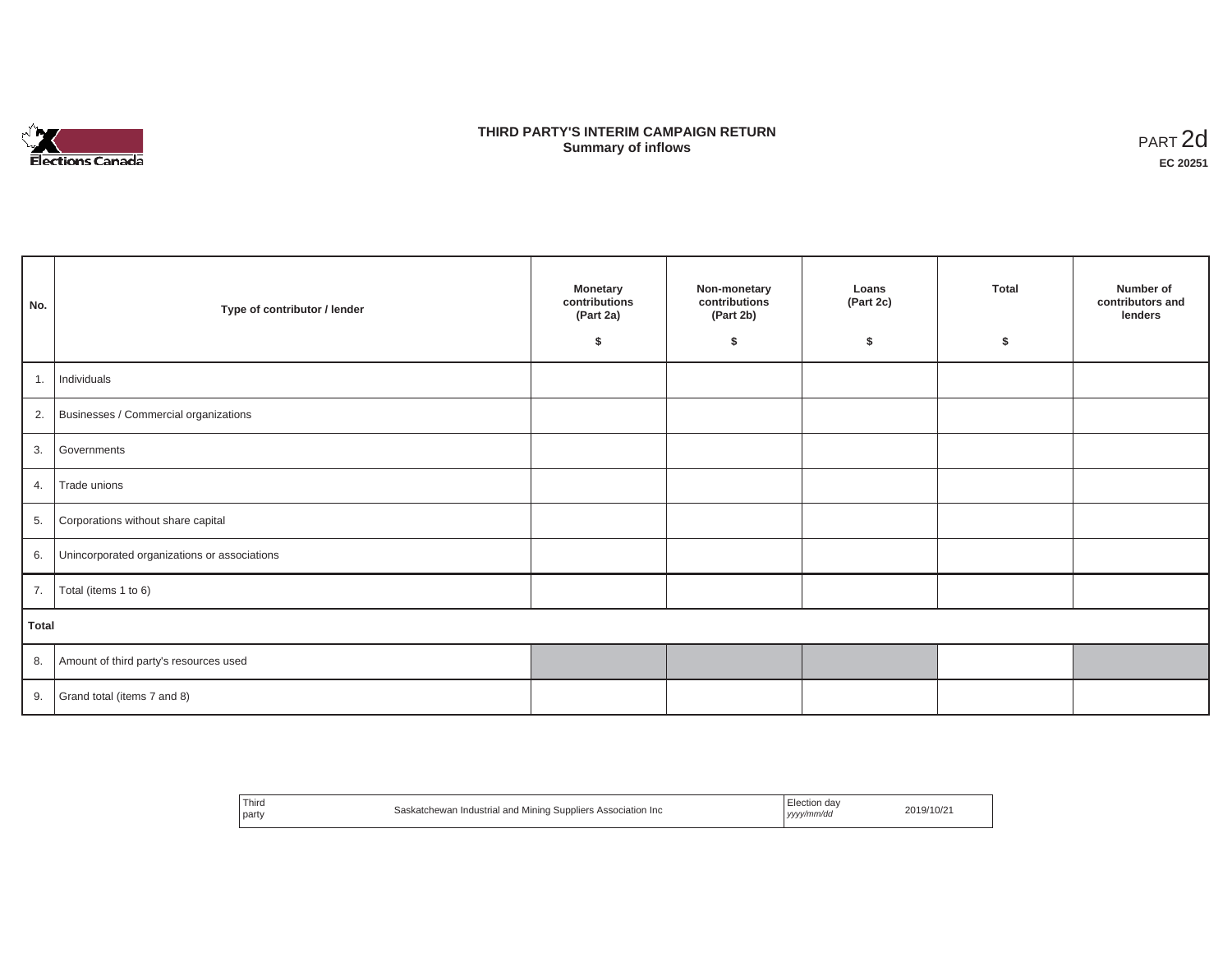

# **THIRD PARTY'S INTERIM CAMPAIGN RETURN Statement of expenses incurred for regulated activities that take place during the pre-election period**  *(Only applicable to a fixed-date general election)*

<code>PART $3$ a</code> **EC 20251**

For a list of expense types, expense categories and expense subcategories, refer to Annex II in the Instructions.

| No. | Date<br>incurred<br>yyyy/mm/dd | ED Code<br>(if applicable) | Supplier | <b>Expense type</b> | Expense<br>category | Expense<br>subcategory | <b>Starting date</b><br>of activity,<br>advertisement<br>or survey<br>yyyy/mm/dd | Ending date<br>of activity,<br>advertisement<br>or survey<br>yyyy/mm/dd | Place of activity or<br>advertisement        | <b>Expense amount</b><br>\$ |
|-----|--------------------------------|----------------------------|----------|---------------------|---------------------|------------------------|----------------------------------------------------------------------------------|-------------------------------------------------------------------------|----------------------------------------------|-----------------------------|
|     |                                |                            |          |                     |                     |                        |                                                                                  |                                                                         |                                              |                             |
|     |                                |                            |          |                     |                     |                        |                                                                                  |                                                                         |                                              |                             |
|     |                                |                            |          |                     |                     |                        |                                                                                  |                                                                         |                                              |                             |
|     |                                |                            |          |                     |                     |                        |                                                                                  |                                                                         |                                              |                             |
|     |                                |                            |          |                     |                     |                        |                                                                                  |                                                                         |                                              |                             |
|     |                                |                            |          |                     |                     |                        |                                                                                  |                                                                         |                                              |                             |
|     |                                |                            |          |                     |                     |                        |                                                                                  |                                                                         |                                              |                             |
|     |                                |                            |          |                     |                     |                        |                                                                                  |                                                                         |                                              |                             |
|     |                                |                            |          |                     |                     |                        |                                                                                  |                                                                         |                                              |                             |
|     |                                |                            |          |                     |                     |                        |                                                                                  |                                                                         |                                              |                             |
|     |                                |                            |          |                     |                     |                        |                                                                                  |                                                                         |                                              |                             |
|     |                                |                            |          |                     |                     |                        |                                                                                  |                                                                         |                                              |                             |
|     |                                |                            |          |                     |                     |                        |                                                                                  |                                                                         |                                              |                             |
|     |                                |                            |          |                     |                     |                        |                                                                                  |                                                                         |                                              |                             |
|     |                                |                            |          |                     |                     |                        |                                                                                  |                                                                         |                                              |                             |
|     |                                |                            |          |                     |                     |                        |                                                                                  |                                                                         |                                              |                             |
|     |                                |                            |          |                     |                     |                        |                                                                                  |                                                                         |                                              |                             |
|     |                                |                            |          |                     |                     |                        |                                                                                  |                                                                         | Totals carried forward from previous page \$ |                             |
|     |                                |                            |          |                     |                     |                        |                                                                                  |                                                                         | Total \$                                     |                             |

| 'Third<br>Saskatchewan Industrial and Mining Suppliers Association Inc<br>part | 2019/10/2<br><i>"/mm/au"</i><br>, yyyyıı | Page |
|--------------------------------------------------------------------------------|------------------------------------------|------|
|--------------------------------------------------------------------------------|------------------------------------------|------|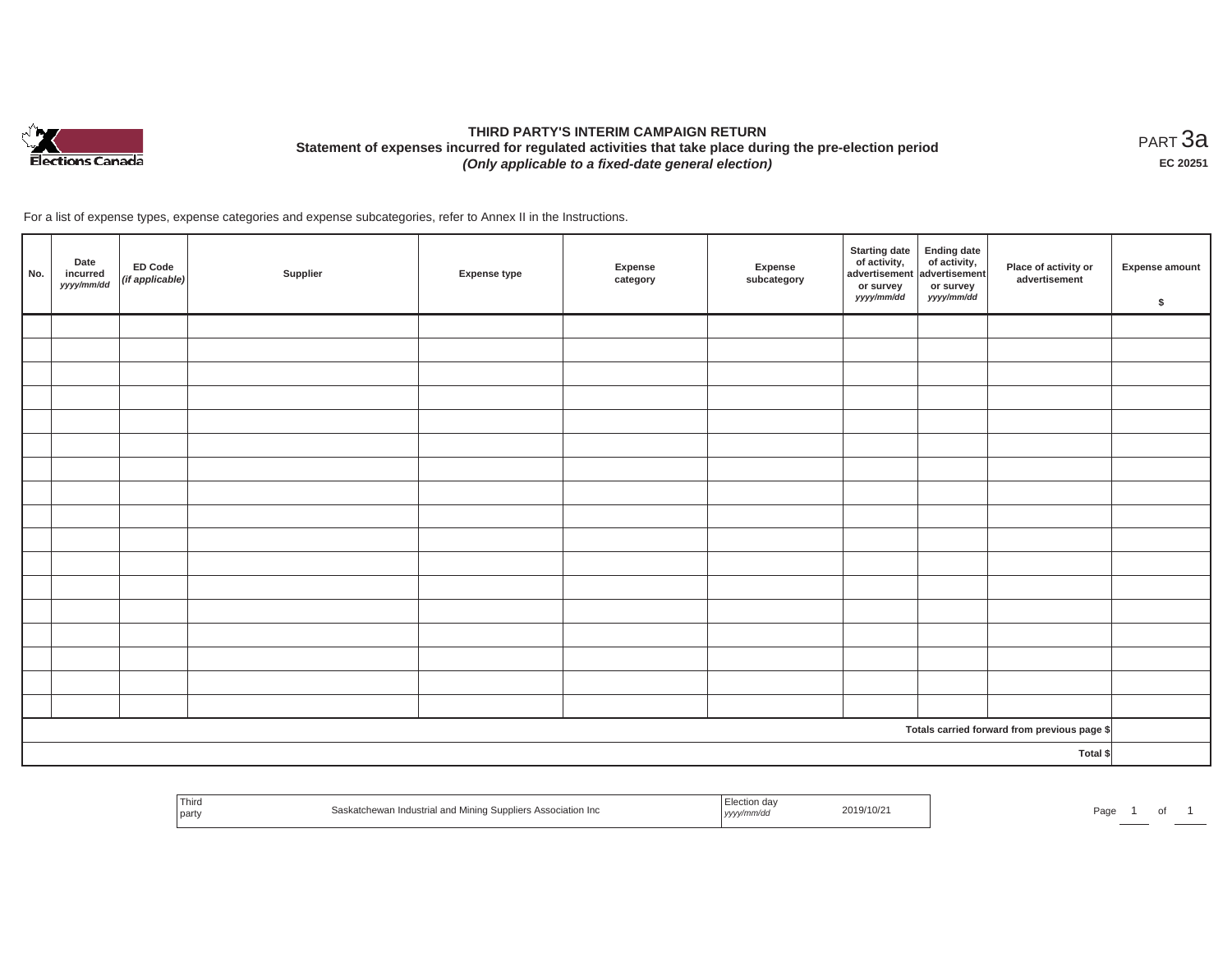

# **THIRD PARTY'S INTERIM CAMPAIGN RETURN Statement of expenses incurred for regulated activities that take place during the election period**<br>PART  $3\text{b}$

**EC 20251**

For a list of expense types, expense categories and expense subcategories, refer to Annex II in the Instructions.

| No.            | Date<br>incurred<br>yyyy/mm/dd | <b>ED Code</b><br>(if applicable) | Supplier      | <b>Expense type</b>  | Expense<br>category    | Expense<br>subcategory | <b>Starting date</b><br>of activity,<br>advertisement<br>or survey<br>yyyy/mm/dd | <b>Ending date</b><br>of activity,<br>advertisement<br>or survey<br>yyyy/mm/dd | Place of activity or<br>advertisement        | Expense amount<br>\$ |
|----------------|--------------------------------|-----------------------------------|---------------|----------------------|------------------------|------------------------|----------------------------------------------------------------------------------|--------------------------------------------------------------------------------|----------------------------------------------|----------------------|
|                | 2019/09/29                     |                                   | Creative Fire | Election Advertising | Design and Development |                        |                                                                                  |                                                                                | National                                     | 17,200.00            |
| $\overline{2}$ | 2019/09/30                     |                                   | Facebook      | Election Advertising | Placement Costs        |                        | 2019/09/30                                                                       | 2019/10/20                                                                     | National                                     | 4,281.03             |
|                |                                |                                   |               |                      |                        |                        |                                                                                  |                                                                                |                                              |                      |
|                |                                |                                   |               |                      |                        |                        |                                                                                  |                                                                                |                                              |                      |
|                |                                |                                   |               |                      |                        |                        |                                                                                  |                                                                                |                                              |                      |
|                |                                |                                   |               |                      |                        |                        |                                                                                  |                                                                                |                                              |                      |
|                |                                |                                   |               |                      |                        |                        |                                                                                  |                                                                                |                                              |                      |
|                |                                |                                   |               |                      |                        |                        |                                                                                  |                                                                                |                                              |                      |
|                |                                |                                   |               |                      |                        |                        |                                                                                  |                                                                                |                                              |                      |
|                |                                |                                   |               |                      |                        |                        |                                                                                  |                                                                                |                                              |                      |
|                |                                |                                   |               |                      |                        |                        |                                                                                  |                                                                                |                                              |                      |
|                |                                |                                   |               |                      |                        |                        |                                                                                  |                                                                                |                                              |                      |
|                |                                |                                   |               |                      |                        |                        |                                                                                  |                                                                                |                                              |                      |
|                |                                |                                   |               |                      |                        |                        |                                                                                  |                                                                                |                                              |                      |
|                |                                |                                   |               |                      |                        |                        |                                                                                  |                                                                                |                                              |                      |
|                |                                |                                   |               |                      |                        |                        |                                                                                  |                                                                                |                                              |                      |
|                |                                |                                   |               |                      |                        |                        |                                                                                  |                                                                                |                                              |                      |
|                |                                |                                   |               |                      |                        |                        |                                                                                  |                                                                                | Totals carried forward from previous page \$ | 0.00                 |
| Total \$       |                                |                                   |               |                      |                        |                        | 21,481.03                                                                        |                                                                                |                                              |                      |

| ' Third<br>Saskatchewan<br>party | Industrial and Mining Suppliers Association Inc<br>yyyy/mm/aa | 2019/10/21 | ᄀᇰᇰ<br>∽age |
|----------------------------------|---------------------------------------------------------------|------------|-------------|
|----------------------------------|---------------------------------------------------------------|------------|-------------|